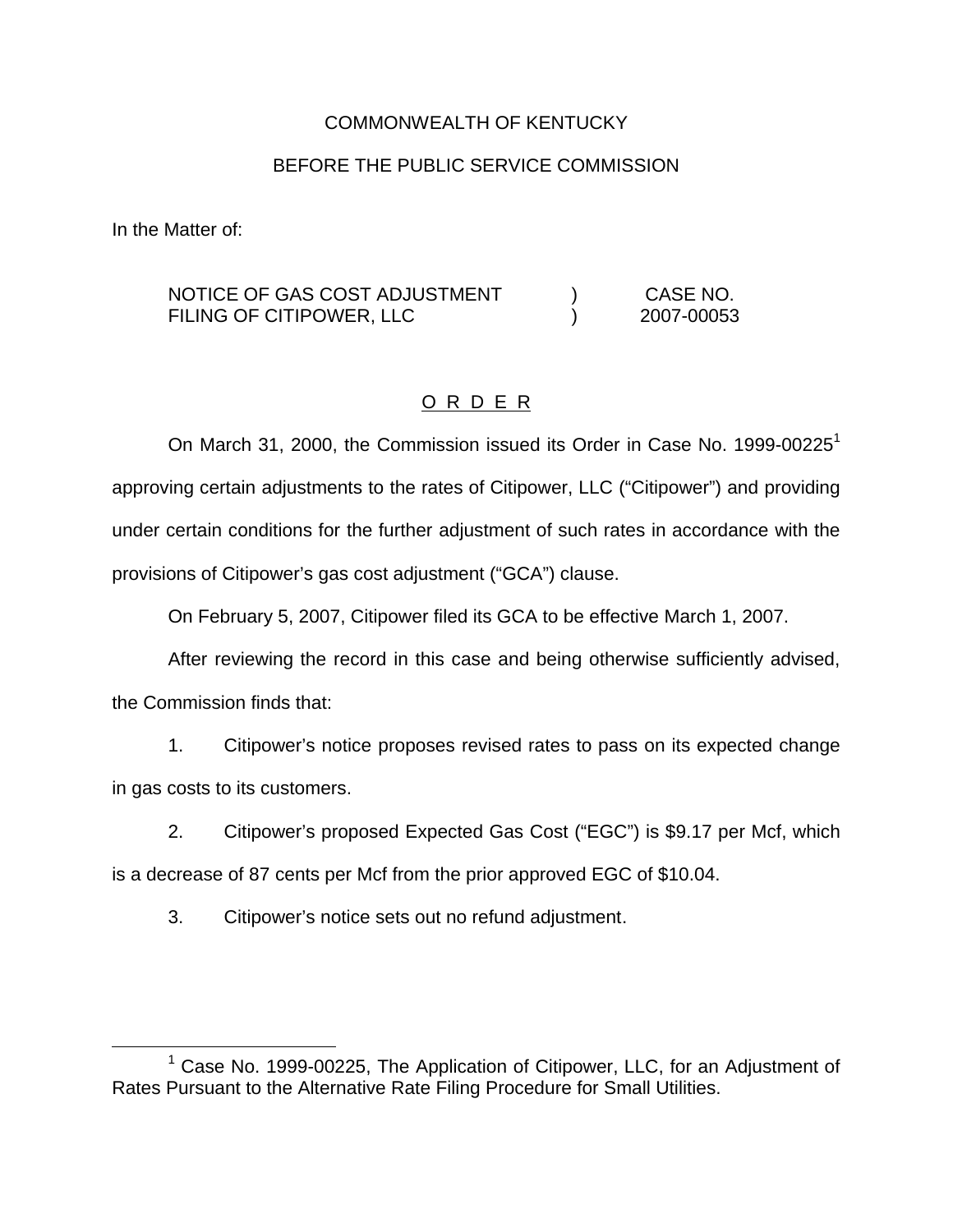4. Citipower's notice sets out a current quarter actual adjustment ("AA") of (32.20) cents per Mcf. Citipower's total AA is (\$2.4368) per Mcf, which is a decrease of \$1.20 per Mcf from the previous total AA.

5. Citipower's notice sets out a current quarter balance adjustment ("BA") of (.57) cent per Mcf. Citipower based its calculation on a prior current quarter AA that was never implemented. Reviewing Citipower's prior filings shows that the next AA that expired and should be incorporated into the BA is from Case No. 2006-00044, $<sup>1</sup>$  which</sup> was effective March 1, 2006. Since the AA has not been in effect for 12 months, the proposed current quarter BA will be removed from this GCA and included in Citipower's next filing. Citipower also did not correctly carry forward its previous quarter AAs, reporting them as positive rather than negative amounts. Correcting for this and removing the current quarter AA results in a total BA of 1.79 cents per Mcf, which is an increase of 1.11 cents per Mcf from the previous total BA.

6. These combined adjustments produce a GCA of \$6.7511, which is \$2.0589 per Mcf less than the previous rate of \$8.81.

7. The revised rates in the Appendix to this Order are fair, just and reasonable, and should be approved for billing for service rendered on and after March 1, 2007.

### IT IS THEREFORE ORDERED that:

1. Citipower's proposed rates are denied.

 $1$  Case No. 2006-00044, Notice of Gas Cost Adjustment Filing of Citipower, LLC, Order dated February 17, 2006.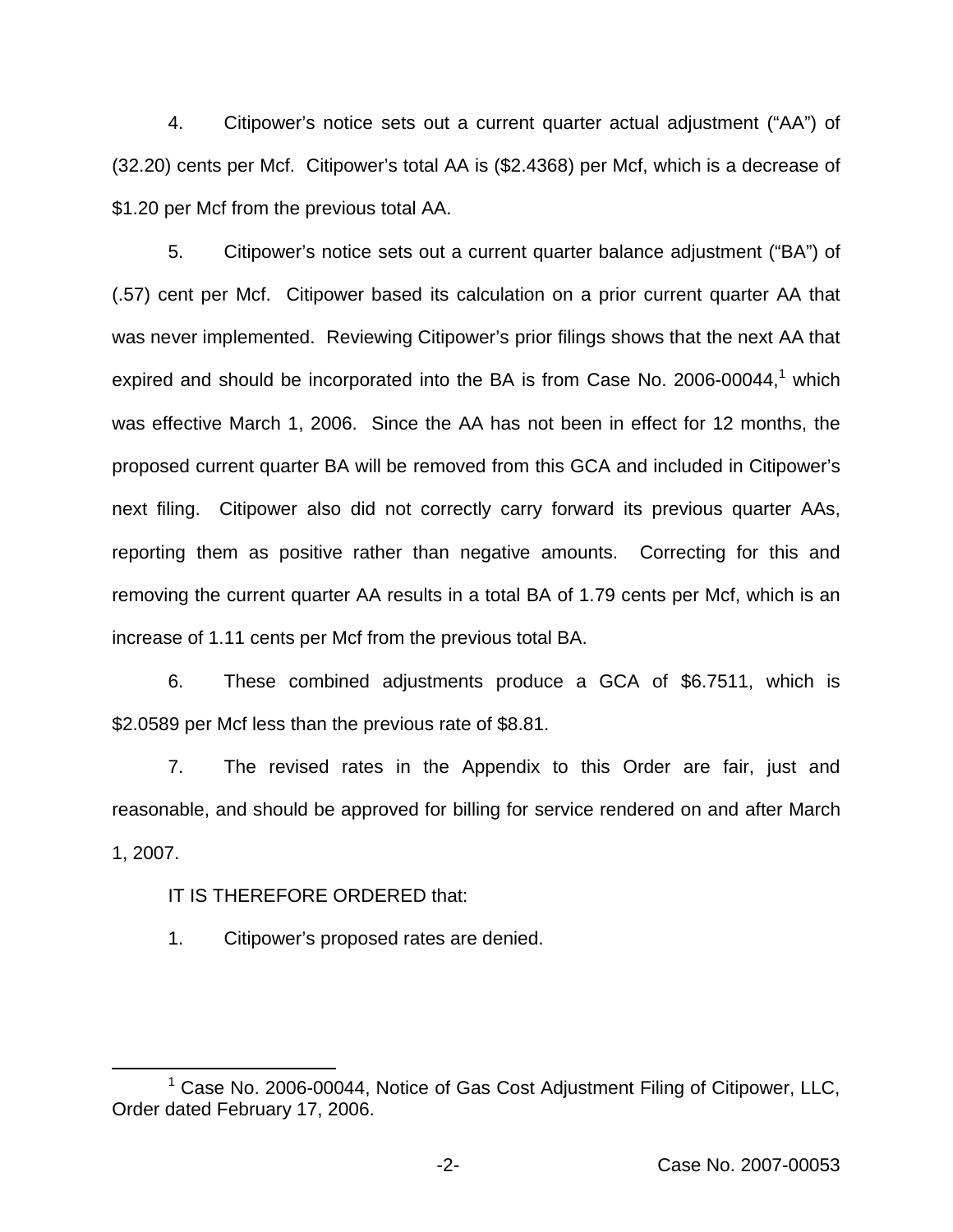2. The rates in the Appendix to this Order are fair, just, and reasonable, and are approved for billing for service rendered on and after March 1, 2007.

3. Within 20 days of the date of this Order, Citipower shall file with this Commission its revised tariffs setting out the rates authorized herein.

Done at Frankfort, Kentucky, this 27<sup>th</sup> day of February, 2007.

By the Commission

ATTEST:



**Executive Director**